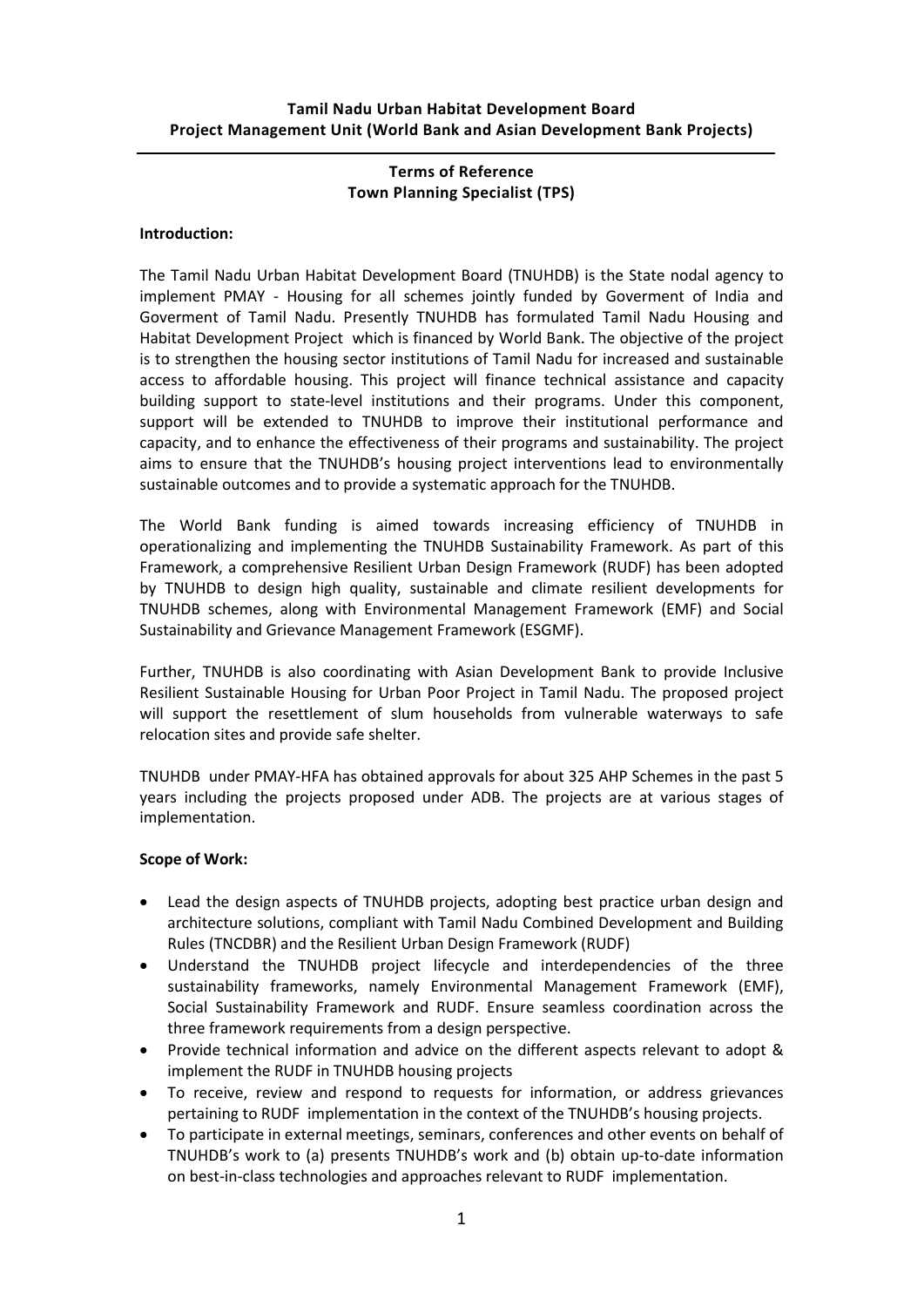- To work in close coordination with the staff of TNUHDB's Planning Wing, Environmental Cell, Community Development Wing, the Project Management Unit (PMU) and other functions / departments of TNUHDB, and under the overall direction of the Managing Director, TNUHDB.
- To coordinate and support the staff of the Planning Wing, Environmental Cell and Community Development Wing in coordinating with the World Bank and Asian Development Bank (ADB) as may be required in terms of planning missions / site visits, furnishing documents and responding to other requests.
- To assist and facilitate the implementation of the RUDF within the TNUHDB.
- Train or assist in the training of TNUHDB staff on RUDF and design best practices to be adopted in TNUHDB projects.
- Identify areas for development of detailed guidelines (building on the RUDF) and assist in the preparation of these guidelines
- Collate relevant community inputs on design considerations and incorporate relevant inputs (in discussion with the World Bank task team) into the additional detailed guidelines developed for RUDF.
- Coordinate with TNUHDB technical staff as well as external consultants across disciplinary domains (e.g., landscape architecture).
- Mobilize TNUHDB staff towards the dual vision (namely, "Enriching the Lived Experience" and "Building Resilient Communities") outlined in the RUDF.

## Planning and Design Stage

- To conduct a site visit and screen the proposed project sites as per the requirements of the three sustainability frameworks.
- Develop a comprehensive design brief (with relevant data) to form the basis of the design (developed in-house or through a consultant).
- Organize national and international design competitions on behalf of TNUHDB, as required.
- Provide ToRs for design consultants and review technical competencies of shortlisted consultants, when designs are to developed by external consultants.
- Assist in preparation of site plans, floor plans and type designs for housing projects (including associated social amenities) as per TNCDBR and RUDF. If the designs are prepared by external consultants, review the site plans prepared by third parties and provide comments.
- Review the Site Plans & Type Designs prepared by Planning Wing & PMU with respect to RUDF and TNCDBR compliance.
- Facilitate the stakeholder consultation during preparation of site plans (pre-concept, draft concept and final concept stages) for housing projects.
- Assist to submit applications for planning permission, land use conversion and demolition plan to Chennai Metropolitan Development Authority (CMDA)/ Directorate of Town and Country Planning (DTCP) / Urban Local Body for the housing projects and follow up the applications with officials of CMDA / DTCP / Urban Local Body in coordination with TNUHDB officials.
- Assist in the preparation of Proposals for EIA Clearance / CRZ Clearance for the projects which attracts EIA/CRZ Clearance.
- Adopt technological approaches (e.g., Energy Modelling, BIM etc.) to introduce innovative design approaches and streamline project delivery.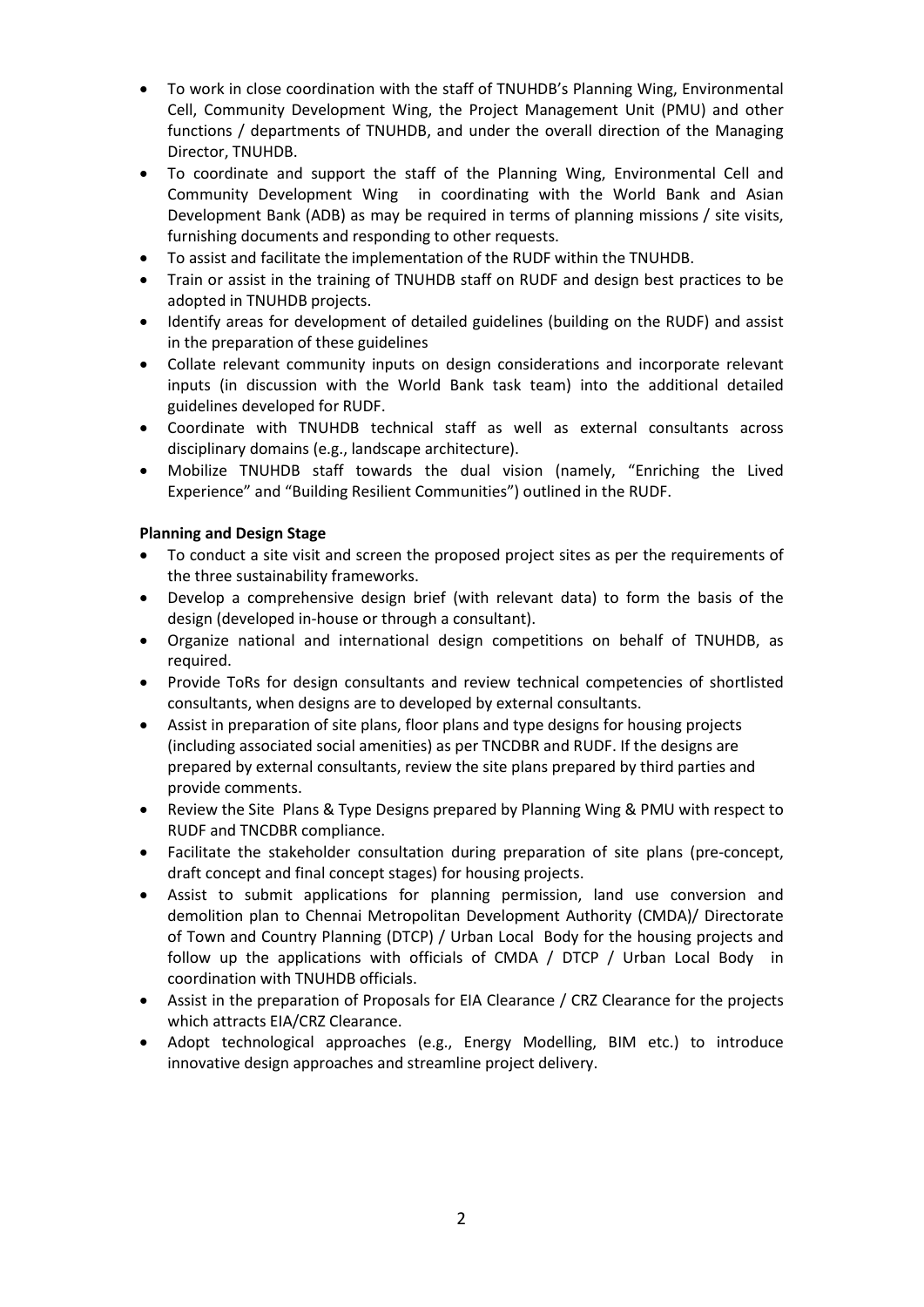# Implementation / Operation Stage

- To ensure adherence to the RUDF and TNCDBR in all TNUHDB's housing projects and policy requisites of the Asian Development Bank in the subprojects of the ADB financed project.
- To undertake regular site visits during the pre-construction and construction stage of the housing project in order to ensure that the implementation is in line with RUDF.
- Conduct site visits and supervise the implementation of the Environmental Management Plan by the Contractors.

# Monitoring and Reporting

- To prepare site visit monitoring reports and identify issues that require the intervention of the senior / top management of TNUHDB so that effective corrective and preventive actions may be taken.
- To prepare monthly, quarterly and biannual implementation performance reports for TNUHDB's internal management and progress / monitoring reports for the World Bank/ Asian Development Bank. These reports should clearly identify deviations in RUDF implements, if any, and corrective and preventive actions taken or being taken.
- To collate reports on the adoption of the RUDF approved by the Board in all the TNUHDB's housing projects for the monitoring reports for the World Bank.
- Liaise closely, via the TNUHDB, where technical guidance is required, with the Planning Wing of TNUHDB, Urban Design and Environmental Specialists of the World Bank/ADB task team.
- Undertake post occupancy studies with respect to design parameters, and develop reports, as required.

# Required Qualifications and Experience at Minimum:

- Post Graduate degree in Urban Design / Housing/ Town Planning / Urban Planning with an undergraduate degree in Architecture or allied discipline.
- Minimum 3 years of post qualification experience in urban planning, urban design and architecture in government / semi-government / autonomous organizations or urban local body / Public Sector Undertaking / private company of repute.
- Knowledge of landscape architecture is preferred.
- Experience of urban planning or architecture in urban development / housing / slum development related projects / programs will be preferred.
- Experience of working with state / central government organizations will be preferred.
- Experience of working with World Bank and/or International Financial Institutions funded projects will be preferred.
- High level of computer literacy, including Word, Excel, email and the internet.
- Strong conceptual design thinking skills with an urban design approach to planning
- High degree of technical competence in the use of design-related software including AutoCAD, SketchUp, Revit, Rhino, BIM etc.
- Strong visualization skills
- Familiarity with GIS is preferred
- Ability to integrate relevant stakeholder/ community inputs to revise site designs
- Ability to liaise with TNUHDB technical staff as well as external consultants towards desired design outcomes.
- Strong communication skills and good interpersonal relations.
- Good written and oral communication skills in English and Tamil.
- Ability to interact with staff in the relevant implementing agencies and planning approval authorities.
- Ability to work in a team